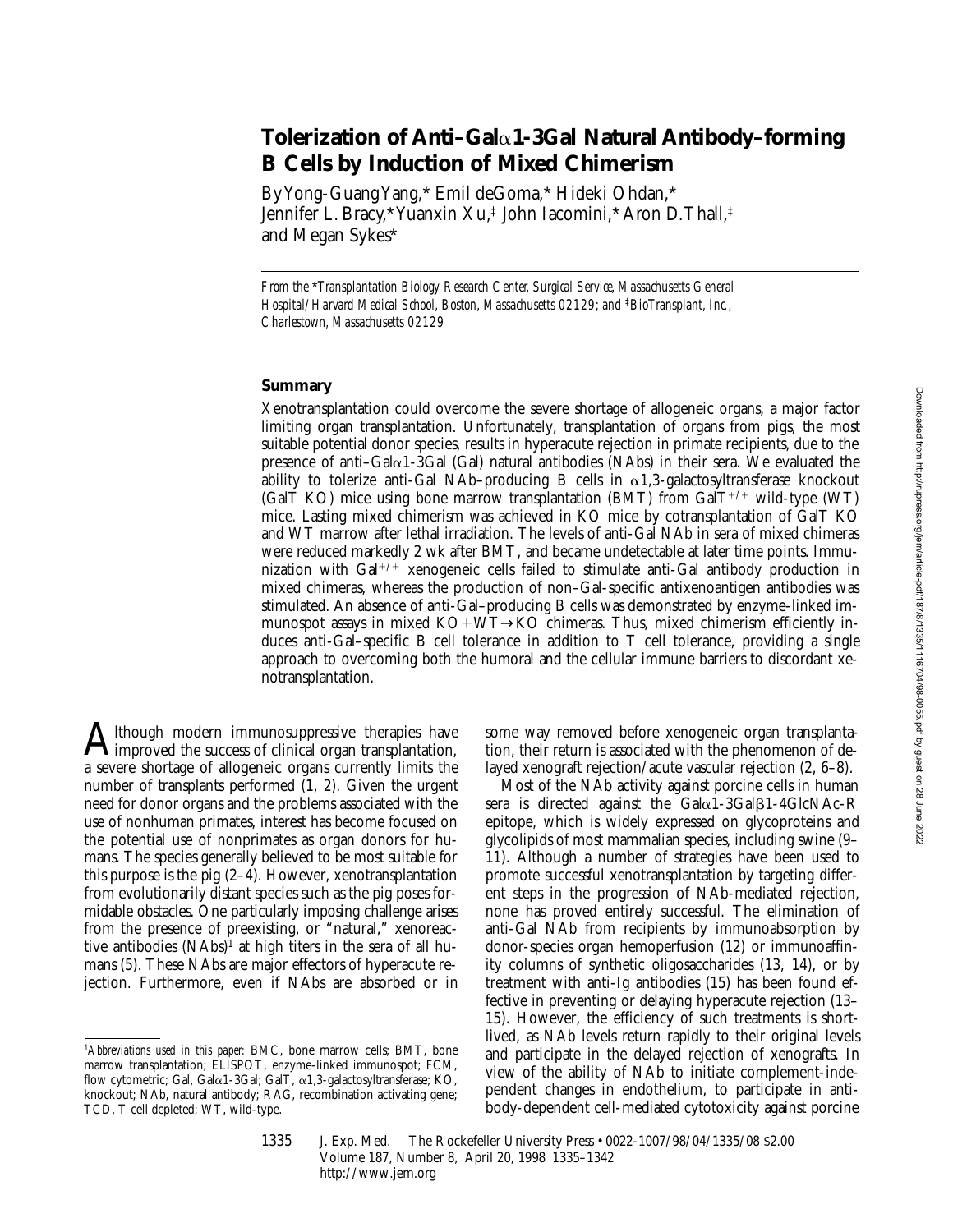cells, and to play a role in delayed xenograft rejection/acute vascular rejection, inactivation of the recipient complement system (2, 8, 10) or approaches to reducing Gal epitope density (16–18) alone would be unlikely to permit longterm xenoengraftment.

Previous studies have demonstrated that induction of a state of mixed hematopoietic chimerism can lead to permanent tolerance of T cells to allogeneic and concordant xenogeneic antigens, with excellent immunocompetence (19–23). In addition, reductions in mouse IgM NAbs capable of binding to rat bone marrow cells (BMC) were observed in rat→mouse mixed chimeras (24), suggesting that NAbforming B cells might also be tolerized by this approach. Recently, mice homozygous for a null  $\alpha$ 1,3-galactosyltransferase allele (GalT KO) have been generated by targeted disruption of the murine  $\alpha$ 1,3GalT gene (25). As in humans, sera of these animals contain anti-Gal NAb, thus providing a model in which to evaluate methods of inducing anti-Gal NAb tolerance. We have now evaluated the possibility of achieving mixed chimerism in GalT KO mice by transfer of Gal $T^{+/+}$  wild-type (WT) mouse BMC with GalT KO mouse marrow to lethally irradiated GalT KO mouse recipients, in order to determine the potential of mixed chimerism to tolerize anti-Gal NAb–producing B cells.

#### **Materials and Methods**

Animals. GalT KO  $(Gal^{-/-}, H-2d)$  and  $GalT^{+/+}$  WT  $(H-$ 2bxd) mice were derived from hybrid (129SV  $\times$  DBA/2  $\times$ C57BL/6) animals (25). C.B-17 *scid*/*scid* (C.B-17 *scid*) and recombination activating gene 1 (RAG-1)–deficient (mixed B6 and 129 background) mice were purchased from the Department of Radiation Oncology of Massachusetts General Hospital (Boston, MA), and The Jackson Laboratory (Bar Harbor, ME), respectively. Mice were housed in sterilized microisolator cages and received autoclaved feed and autoclaved, acidified drinking water.

*Bone Marrow Transplantation.* BMC were T cell–depleted (TCD) using anti-CD4 and anti-CD8 mAbs and rabbit complement as described (26, 27). Recipients were treated with 9.75 Gy whole body irradiation from a  $137Cs$  source (0.97 Gy/min), followed within 4–6 h by i.v. infusion of TCD BMC.

*Flow Cytometric Analysis of Chimerism.* Single-cell suspensions were incubated with anti–WT mouse  $H-2K^b$  5F1-FITC and PElabeled anti-CD19 (for B cell chimerism), or anti–CD4-PE plus anti–CD8-PE (for T cell chimerism) (for two-color flow cytometric [FCM] analysis), or with 5F1-FITC, anti–CD19-PE, and anti–CD4-Bio plus anti–CD8-Bio (for three-color FCM analysis) mAbs (PharMingen, San Diego, CA) as described (27). Nonspecific Fc $\gamma$ R binding was blocked with rat anti–mouse Fc $\gamma$ R mAb 2.4G2 (28) as described (27). FITC-labeled and biotinylated mouse IgG2a mAb HOPC-1 and PE-labeled rat IgG2a mAb (PharMingen) were used as nonstaining negative control antibodies. FCM analysis was performed on a FACScan<sup>®</sup> cytometer (Becton Dickinson, Mountain View, CA).

*ELISA for Detecting Mouse NAb Reactive with Gal.* 96-well microtiter ELISA plates (Corning Glass Works, Corning, NY) were coated overnight at 4°C with 100  $\mu$ l of 5  $\mu$ g/ml of  $\alpha$ Gal(1→3) $\beta$ Gal (1→4) conjugated to BSA (Alberta Research Council, Alberta, Canada) in bicarbonate buffer (0.05 M NaHCO<sub>3</sub>, pH 9.6). The wells were washed five times with PBS/Tween-20 (0.05%

Tween-20). Plates were blocked with 200 ml/well of 1% BSA in PBS/Tween-20 for 1 h at 37°C and washed five times. Serum samples were serially diluted in PBS/Tween-20, and triplicate samples of 100  $\mu$ l/well were added to wells. Plates were incubated for 1 h at  $37^{\circ}$ C, then washed five times with PBS/Tween-20. Bound antibodies were detected using  $100 \mu l$ /well of horseradish peroxidase–conjugated polyclonal donkey anti–mouse IgM and IgG antibodies (Accurate Chemical and Scientific Corp., Westbury, NY) at 250 ng/ml. Plates were incubated for 1 h at 37°C, and washed five times with PBS/Tween-20. Color development was achieved using 100 ml of 0.01 mg/ml *o*-phenylenediamine dihydrochloride (OPD; Sigma Chemical Co., St. Louis, MO) in substrate buffer (0.1 M sodium citrate, 0.012%  $H_2O_2$ , pH 4.5). After 30 min of incubation at room temperature and in complete darkness, the OPD reaction was stopped using 50  $\mu$ l of 3 M NH2SO4, and absorbance at 492 nm was measured using an ELISA reader (SLT Labinstruments, Vienna, Austria).

*FCM Analysis of Anti-Gal, Anti–rabbit RBC, and Anti–pig PBMC Antibodies.* Indirect immunofluorescence staining of WT mouse cells after incubation with Gal<sup> $-/-$ </sup> mouse serum provides an accurate method for detecting the presence of anti-Gal–specific NAb. However, the presence of surface  $Ig^+$  B cells in immunocompetent WT mice complicates the detection of mouse IgM NAb in sera. Therefore, we elected to use immunodeficient (*scid* or  $RAG-1^{-/-}$  mouse spleen cells and BMC, which lack surface Ig<sup>+</sup> cells, as a source of WT cells for staining with murine sera. Rabbit RBCs (Sigma Chemical Co.) and pig PBMCs were used to detect serum levels of anti–rabbit and anti–pig antibodies, respectively.  $10^6$  cells were stained for 30 min at  $4^{\circ}$ C with 10  $\mu$ l of serially diluted mouse serum, washed, then incubated with FITC-conjugated rat anti-mouse IgM for 30 min at  $4^{\circ}$ C. The Gal specificity of GalT KO mouse anti-*scid* (or anti-RAG-1<sup>-/-</sup>) antibodies was verified by a Gal NAb–specific ELISA assay, and levels of anti– *scid*/RAG-1<sup>-/-</sup> antibodies detected by immunofluorescence correlated with titers of anti-Gal Ig observed in the ELISA assay  $(r > 0.9)$ .

*Enzyme-linked Immunospot Assay for Detecting Anti-Gal Antibody–producing Cells.* Enzyme-linked immunospot (ELISPOT) assays were performed as described (Xu, Y. and A.D. Thall, manuscript in preparation). In brief, cell suspensions were serially diluted (four fivefold dilutions, beginning with  $8 \times 10^5$  cells/ well) and placed in triplicate wells in MultiScreen-HA plates (Millipore Corp., Bedford, MA) precoated with  $\alpha$ Gal-BSA at  $4^{\circ}$ C overnight. Plates were incubated at  $37^{\circ}$ C overnight, and bound antibodies were detected using horseradish peroxidase– conjugated goat anti–mouse IgM plus IgG (Southern Biotechnology Associates Inc., Birmingham, AL). The spot number in each well was counted by an observer unaware of the treatments administered to each sample donor.

*Statistical Analysis.* Student's *t* test for comparison of means was used for statistical analysis. A  $P$  value  $\leq 0.05$  was considered to be significant.

### **Results**

*Establishment of Mixed Chimerism by Cotransplantation of GalT KO and Gal<sup>+/+</sup> WT BMC to Lethally Irradiated GalT KO Mice.* To determine whether anti-Gal NAb–producing B cells in GalT KO mice would be rendered tolerant in the presence of WT hematopoietic cells, experiments were conducted in which GalT KO mice were lethally irradiated (9.75 Gy) and reconstituted with  $26 \times 10^6$  TCD WT BMC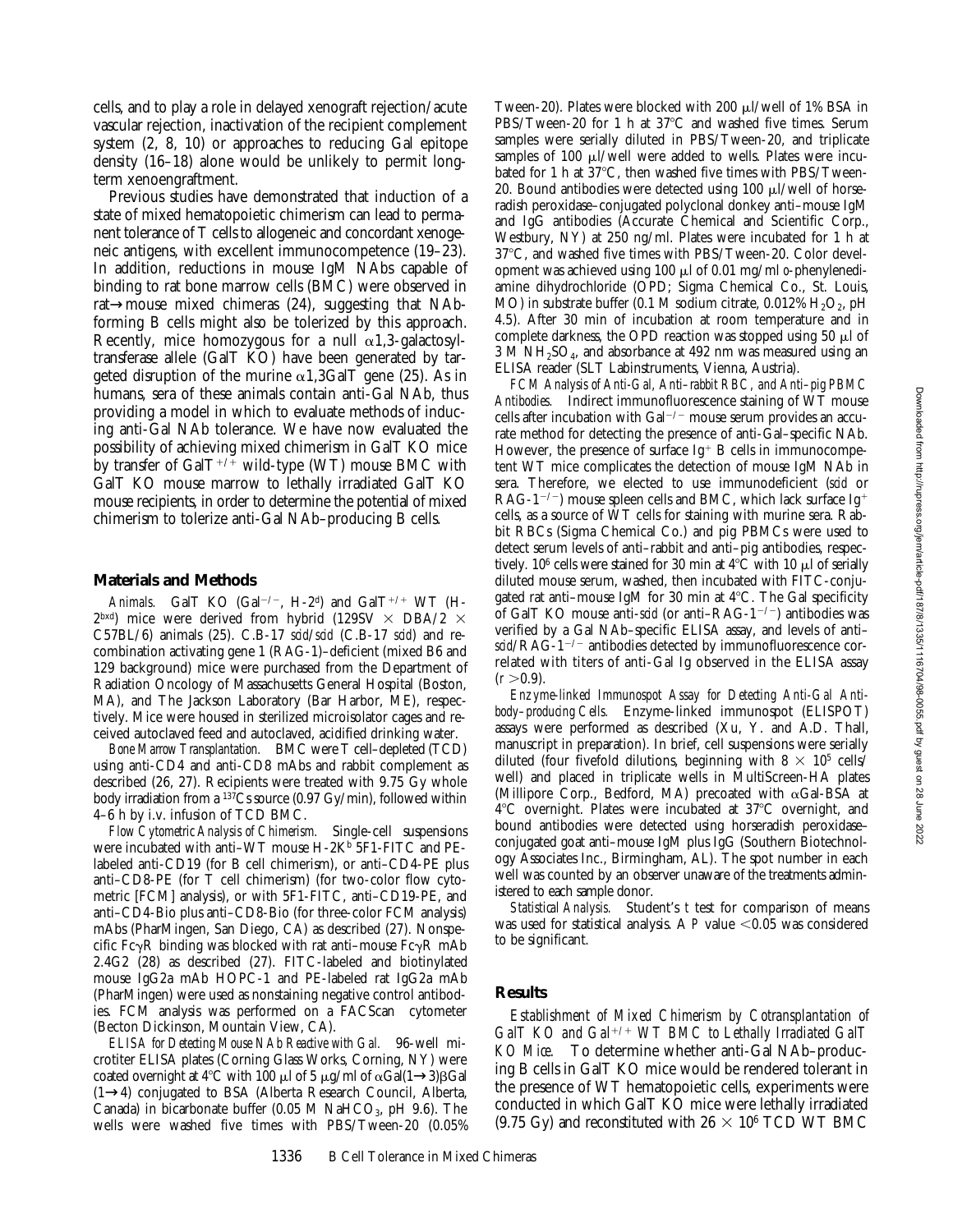

Figure 1. Stable mixed chimerism in GalT KO recipients of mixed WT and KO BMC. PBLs were stained with anti-WT H-2K<sup>b</sup> mAb 5F1-FITC and anti–CD19-PE or anti–CD4-PE plus anti–CD8-PE. Both WT (H-2bxd) and KO (H-2d) cells were detected in GalT KO recipients of mixed WT and KO BMC. (A) Representative FACS<sup>®</sup> profiles of PBLs from mixed and fully allogeneic chimeras at 12 wk after BMT. The two T cell populations of lower and higher intensity represent CD4<sup>+</sup> and CD8<sup>+</sup> T cells, respectively. (*B*) Percentages of WT B and T cells in the PBLs of untreated GaIT KO mice  $(•, n = 3)$ , WT mice  $(•, n = 2)$ , GalT KO mouse recipients of KO BMC ( $\bigcirc$ , *n* = 3), WT BMC ( $\bigcirc$ , *n* = 5), or mixed KO plus WT BMC ( $\bigcirc$ , *n* = 5), and WT mouse recipients of WT BMC ( $\Diamond$ ,  $n = 3$ ). Average ( $\pm$  SD) net percentages (after subtraction of background staining) of WT B cells (percentage 5F1+CD19+ cells/total B cells) and T cells (percentage 5F1+CD4/8+ cells/total T cells) are shown at the indicated time points. (*C*) BMC were prepared from GalT KO recipients of KO BMC (*KO*→*KO*), WT BMC (*WT*→*KO*), or WT plus KO BMC (*WT*1*KO*→*KO*), or WT recipients of WT BMC (WT→WT) 19 wk after BMT, and were stained by FITC-conjugated anti–WT H-2K<sup>b</sup> mAb 5F1, anti–CD19-PE, and anti–CD4-Bio plus anti–CD8-Bio, followed by incubation with Cy-chrome-streptavidin. Typical histogram representation of WT (5F1+) cells on gated B cells (CD19+, *top*), T cells (CD4<sup>+</sup>/CD8<sup>+</sup>, *middle*), and nonlymphoid cells (CD19<sup>-</sup>CD4<sup>-</sup>CD8<sup>-</sup>, *bottom* [most of these were Mac-1<sup>+</sup>]) are shown. Similar results were observed for spleen and intraperitoneal cells (data not shown).

alone, or with 6.5  $\times$  10<sup>6</sup> TCD GalT KO plus 26  $\times$  10<sup>6</sup> TCD WT BMC. GalT KO mice injected with  $6.5 \times 10^6$ TCD GalT KO BMC, WT mice injected with 26  $\times$  10 $^6$  TCD WT BMC, and uninjected GalT KO and WT mice served as control groups. Mixed chimerism was detected in GalT KO recipients of a mixture of WT and KO BMC at all time points studied. The proportion of WT donor cells increased in these mice between 2 and 8 wk after bone marrow transplantation (BMT), and was subsequently maintained at a steady state. As is shown for a representative chimera in Fig. 1 *A* and summarized in Fig. 1 *B*, mixed chimerism was observed among both B and T cells in the PBLs of these animals. Mixed chimerism, including B and

1337 Yang et al.

T as well as myeloid lineages, was also detected in the bone marrow, spleen, and peritoneal cavity at the time of killing 19 wk after BMT (Fig. 1 *C*, and data not shown). As expected, at each time point, T and B cells in PBLs of syngeneic BMT recipients of KO marrow alone (KO→KO) or WT marrow alone (WT→WT) were fully of KO and WT origin, respectively. B cells in GalT KO recipients of WT BMC alone (WT→KO) were almost fully WT in origin (Fig. 1).

*Serum Levels of Anti-Gal NAb in Nonreconstituted, Lethally Irradiated* a*GalT KO Mice.* To determine whether or not anti-Gal NAb persisted in the serum after lethal irradiation, GalT KO mice were lethally irradiated, and their serum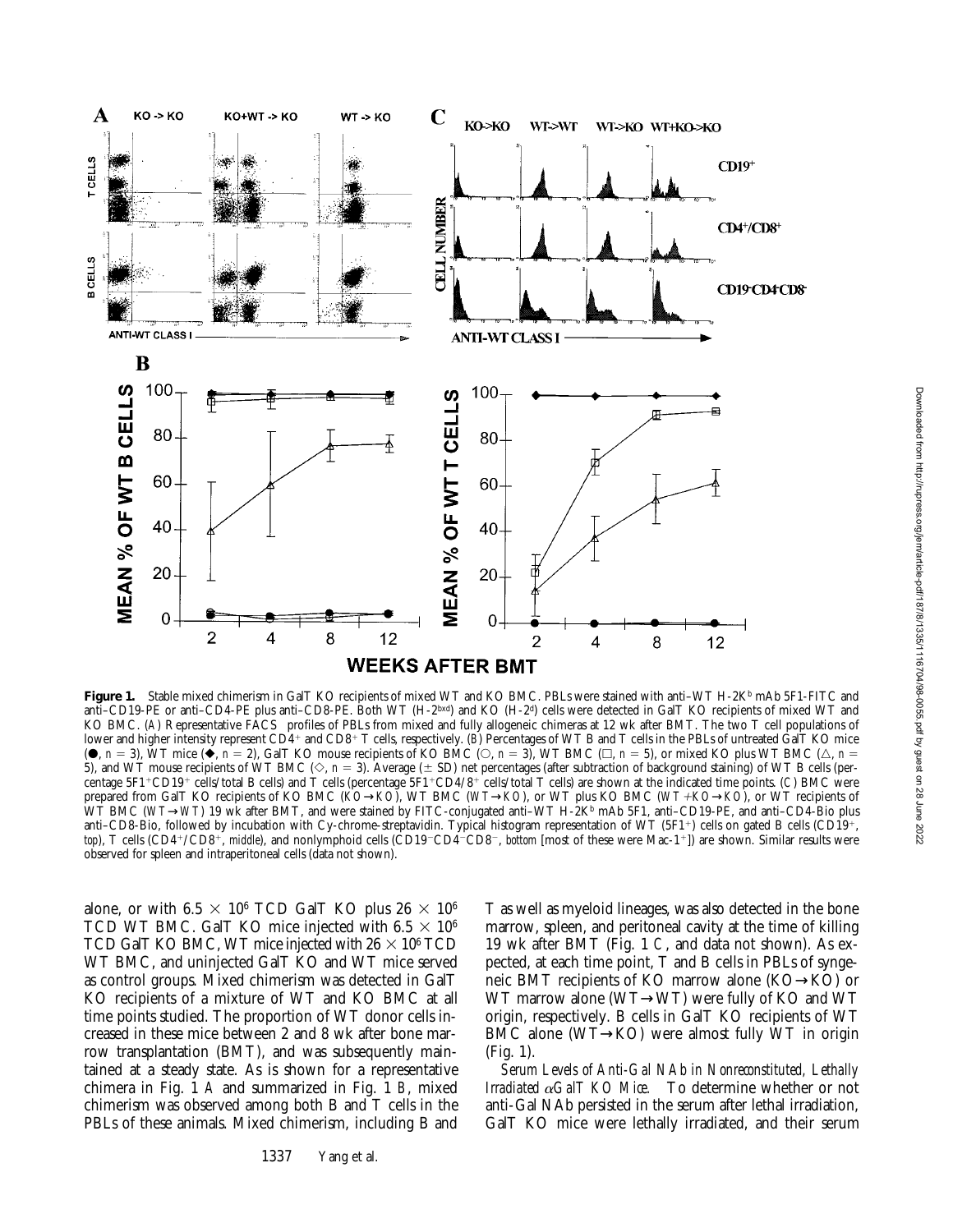

**Figure 2.** Serum levels of anti-Gal NAb in lethally irradiated GalT KO mice. Peripheral blood samples (40  $\mu$ l) were collected from lethally irradiated (9.75 Gy) GalT KO mice that did ( $\diamond$ ) or did not ( $\bullet$ ) receive TCD GalT KO BMC ( $5 \times 10^6$  cells/mouse), and from 9.75 Gy–irradiated WT mice  $(\Box)$  at the indicated times, and serum levels of anti-Gal NAb were measured by FCM. WT *scid* mouse cells were stained with  $10 \mu$ l serum, and NAbs were detected using rat anti–mouse IgM-FITC as secondary mAb. The anti-Gal NAb (*NAB*) levels are presented as median fluorescence intensity (*MFI*). Each line represents an individual animal.

levels of anti-Gal NAb were measured at various times. As is shown in Fig. 2, no decline in the serum levels of anti-Gal NAb was observed in irradiated GalT KO mice, even in animals not receiving BMT, by 14 d after irradiation. Since all lethally irradiated mice not receiving BMT appeared sick and began to succumb by 10 d after irradiation, no data were obtained beyond 2 wk after irradiation. The absence of a significant difference in the levels of anti-Gal NAb between lethally irradiated GalT KO mice that did or did not receive reconstituting KO BMC (Fig. 2) suggests that newly developed B cells derived from BMT inocula were not a major source of NAb at early time points up to 14 d after irradiation. The relatively constant levels of anti-Gal NAb in sera of these mice suggest either that the anti-Gal NAbs are long-lived Igs, or that the irradiation dose of 9.75 Gy does not eradicate all host anti-Gal NAb–producing B cells.

*Disappearance of Anti-Gal NAb in Sera of Mixed Chimeras.* Levels of anti-Gal NAb were determined by Gal-specific ELISA assay and FCM analysis. Similar results were obtained with both assays. As is shown in Fig. 3, sera of GalT KO mice receiving KO BMC contained levels of anti-Gal NAb that were similar to those of untreated KO mice at all time points studied. In contrast, levels of anti-Gal NAb in sera of  $WT+KO \rightarrow KO$  recipients were reduced significantly by 2 wk, and declined further to become undetectable by 4 wk after BMT (Fig. 3 *B*). A similar reduction in serum levels of anti-Gal NAb was also observed in lethally irradiated WT→KO recipients. As expected, sera of WT→WT recipients and of normal WT control mice did not contain anti-Gal NAb (Fig. 3). Similar results were observed in two repeat experiments in which anti-Gal NAb became undetectable in sera of 12 of 12 le-



**Figure 3.** Reduced anti-Gal NAb levels in sera of mixed WT+KO→KO chimeras. (A) Representative histograms obtained by FCM analysis show an absence of anti-Gal NAb in mixed and fully WT→KO chimeras. WT RAG-1<sup>-/-</sup> mouse cells were stained with sera from normal KO and WT mice and BMT recipients, and NAbs were detected using rat anti–mouse IgM-FITC as secondary mAb. Typical histogram appearances for normal KO and WT mice, and for BMT recipients at 4 wk after BMT are shown. (*B*) Kinetics of serum anti-Gal NAb levels measured by Gal-specific ELISA assay. Sera were collected from normal KO and WT control mice and BMT recipients at 2, 4, 8, and 12 wk after BMT, and anti-Gal NAb (IgM plus IgG) levels were determined. Average and SDs for the individual groups are shown. Number of animals in each group: normal KO (x), 3; normal WT (■), 2; KO→KO (●), 3; WT→WT (□), 3; WT→KO (▲), 5; WT+KO→KO (◆), 5.

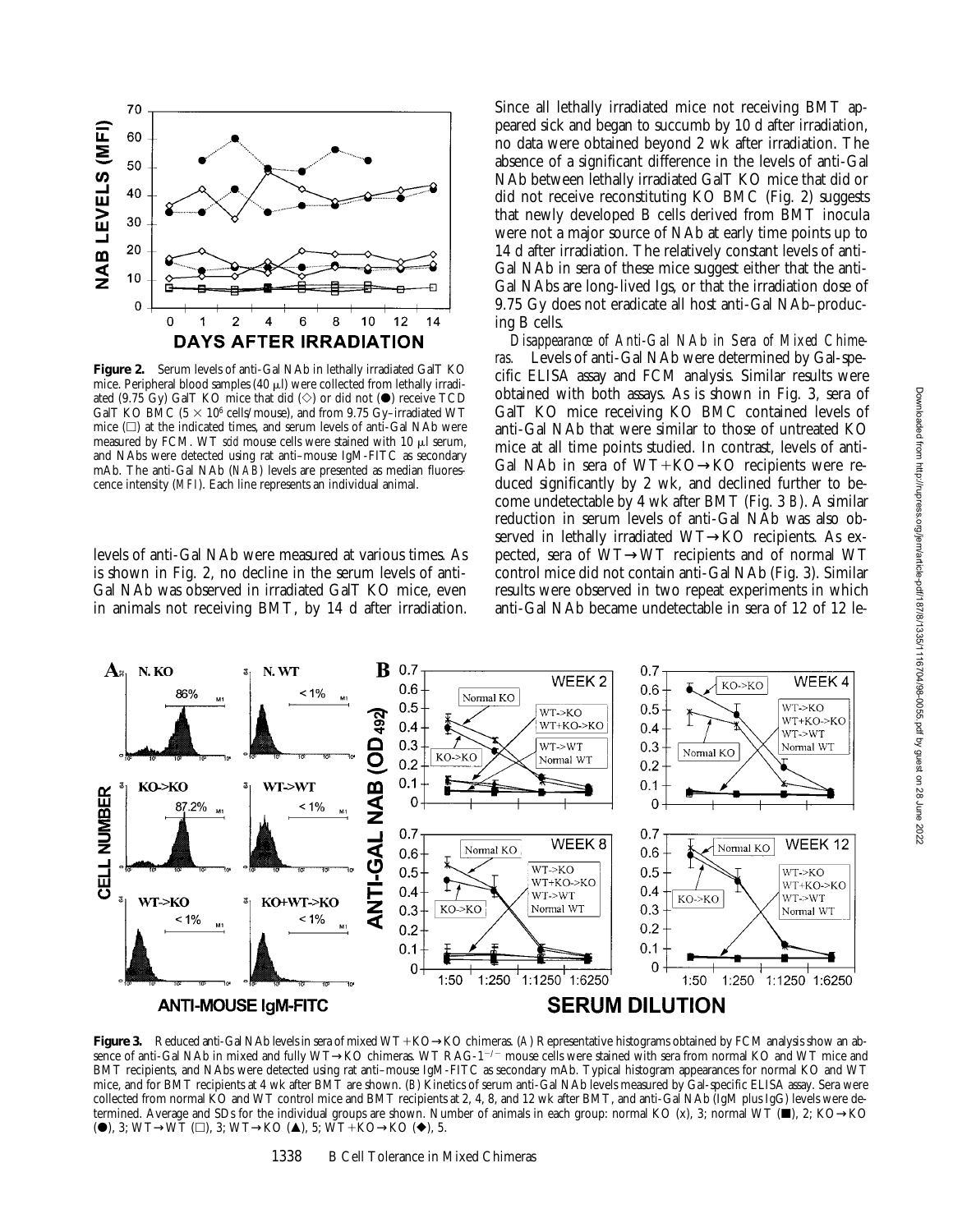

**Figure 4.** Reduced number of B cells producing anti-Gal antibodies (IgM plus IgG) in mixed chimeras. Spleen cells, BMC, and intraperitoneal cells prepared from BMT recipients or normal (*N.*) KO or WT mice 8 d after sensitization with rabbit RBC were serially diluted and used in ELISPOT assays. (*A*) Typical ELISPOT wells of spleen cells from indicated mice. (*B*) Average number of spots  $(\pm$  SD) (anti-Gal Ig-producing B cells) in spleen (*top*), BMC (*middle*), and intraperitoneal cells (*bottom*) of the mice killed 8 d after rabbit RBC immunization.

thally irradiated GalT KO recipients of mixed WT and KO BMC, all of which showed mixed chimerism, with proportions of PBL B cells that were WT ranging from 1 to 50% (data not shown).

*Tolerance of Anti-Gal–producing B Cells in Mixed Chimeras.* The reduced NAb levels detected in mixed chimeras could be due to downregulation of anti-Gal NAb production by GalT KO B cells in the presence of WT hemato-

poietic cells, or might reflect adsorption of NAb onto WT hematopoietic cells. FCM analyses did not provide any evidence for absorption of NAb on WT hematopoietic cells in chimeras (data not shown). Furthermore, we looked directly for the presence of anti-Gal NAb–producing B cells in these animals using an ELISPOT assay. To increase the sensitivity of the assay and to determine whether or not B cells of mixed chimeras were tolerant to the Gal epitope on xenogeneic cells, animals were immunized by intraperitoneal injection of 109 rabbit RBCs, which express large amounts of Gal, 19 wk after BMT. Spleen cells, BMC, and peritoneal cavity cells were analyzed 8 d later for the capacity to produce anti-Gal antibodies as measured by ELISPOT assay. B cells producing anti-Gal antibodies (both IgM and IgG) were undetectable in all three tissues of mixed chimeras, whereas large numbers of these cells were detected in normal GalT KO mice and GalT KO recipients of KO BMC. Results in mixed chimeras resembled those from WT→KO recipients and, most importantly, those from normal WT mice (Fig. 4) in which anti-Gal–forming B cells were not detected. These results show definitively that mixed WT+KO $\rightarrow$ KO chimeras are fully tolerant of the Gal epitope at the B cell level, and rule out the possibility that the reduced anti-Gal NAb levels in sera of mixed or fully WT→KO chimeras were caused by adsorption of the NAb on WT cells.

*Specificity of Tolerance of Anti-Gal NAb–producing B Cells in Mixed Chimeras.* To determine whether or not mixed chimeras were capable of producing antibodies against antigens other than Gal, sera from rabbit RBC–immunized mixed chimeras were tested for the development of anti–rabbit antibodies. As is shown in Fig. 5 *A*, sera of KO→KO recipients but not of WT mice or chimeras contained both anti-Gal and anti–rabbit RBC antibodies after immunization. However, rabbit RBC–immunized WT mice, WT→KO chimeras, and  $WT+KO \rightarrow KO$  chimeras showed an increase in the level of anti–rabbit RBC serum antibodies, but not with anti-Gal specificity (Fig. 5 *A*).

Since expression of Gal on porcine cells is a major barrier to xenotransplantation from pigs to humans, we evaluated the ability of mixed chimeras to remain tolerant to Gal after immunization with pig cells. Normal GalT KO mice, mixed  $KO+WT\rightarrow KO$  chimeras, and control  $KO\rightarrow KO$ and WT→KO BMT recipients were immunized three times with 106 pig PBMCs at 15, 16, and 22 wk after BMT. Serum levels of anti–pig and anti-Gal antibodies were determined 3 wk after the last injection by FCM and ELISA, respectively. Again, anti-Gal IgM were detected only in sera of normal GalT KO mice and KO→KO recipients but not in sera of mixed or fully WT chimeras. In contrast, increased serum levels of anti–pig IgM were observed in all pig PBMC–sensitized mice (Fig. 5, *B* and *C*). An absence of functional anti-Gal–forming B cells in these mixed chimeras after immunization with pig PBMCs was further demonstrated by ELISPOT assays (data not shown). These results confirm that B cells recovering in mixed  $WT+KO \rightarrow KO$  chimeras are functional and specifically tolerant to the Gal epitope.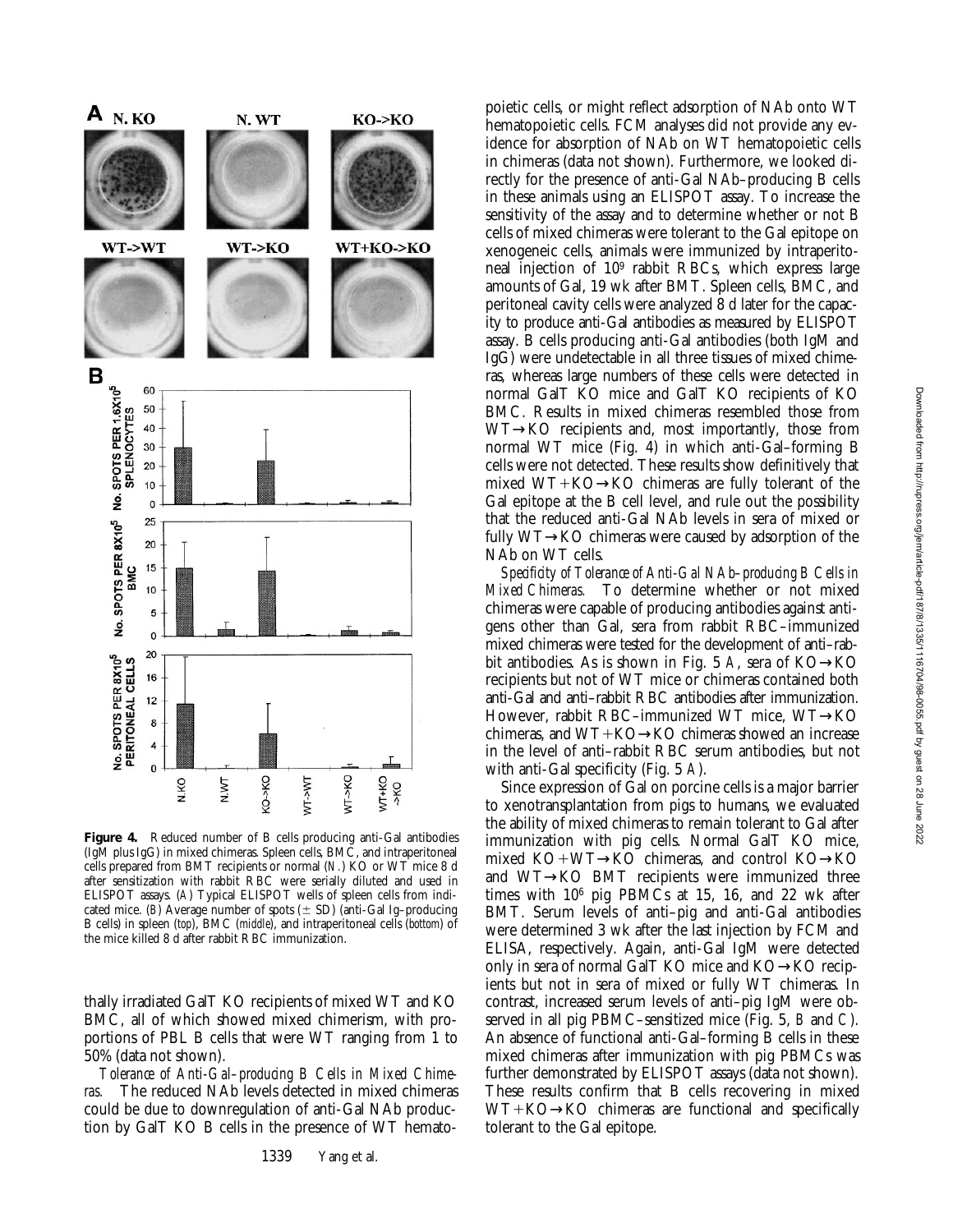

**Figure 5.** Absence of anti-Gal antibodies in sera of xenogeneic cell–sensitized mixed chimeras, and evidence of sensitization to xenoantigens. (*A*) Serum levels of anti–rabbit and anti-Gal antibodies in rabbit RBC–sensitized mice. Anti–rabbit RBCs and anti-Gal antibodies were detected by staining rabbit RBC and WT *scid* mouse cells, respectively, with serially diluted serum, followed by incubation with FITC-conjugated anti–mouse IgM. *Left column*, Rabbit RBCs stained with sera of indicated mice collected before (*Pre*) (10  $\mu$ ) of undiluted serum) and 8 d after (*Post*) sensitization (10  $\mu$ ) of twofold diluted serum). *Right column*, WT *scid* cells stained with sera collected 8 d after sensitization with rabbit RBC (10 µl of 50-fold diluted serum). Sera from *scid* mice (*N. SCID*) were used as negative controls. (*B* and *C*) Serum levels of anti–pig and anti-Gal antibodies in pig PBMC–sensitized mice. Lethally irradiated BMT recipients of KO→KO, WT→KO, or WT+KO→KO and normal GalT KO mice were immunized three times by intraperitoneal injection of 106 pig PBMCs at 15, 16, and 22 wk after BMT, and sera were collected 3 wk after the last injection. Sera from unimmunized normal WT (*N. WT*) and GalT KO (*N. KO*) mice were used as controls. (*B*) Serum levels of anti–pig PBMC IgM measured by FCM analysis. Pig PBMCs were stained with sera (10 µl of undiluted serum) collected from indicated groups (four mice for each group), and anti-pig IgM was detected using FITC-conjugated antimouse IgM. The anti–pig PBMC IgM levels are presented as median fluorescence intensity (*MFI*). (*C*) Serum levels of anti-Gal antibodies in pig PBMCsensitized normal GalT KO mice  $(n = 4; \blacklozenge, \text{dotted line})$  and BMT recipients of KO→KO  $(n = 5; \blacklozenge, \text{solid line})$ , WT→KO  $(n = 6; \blacktriangleright, \text{dotted line})$ , or WT+KO→KO (*n* = 8;  $\triangle$ , *solid line*) detected by ELISA assay. Average and SDs for the individual groups are shown.

## **Discussion**

While the broad species distribution of the  $\alpha$ -galactosyl carbohydrate residue (Gal) has previously limited the analysis of anti-Gal NAb to primate species, the recent development of GalT KO mice, which do not express Gal, now permits evaluation of anti-Gal NAb in a small animal model system. We have used GalT KO mice to explore the possibility that mixed chimerism could induce specific tolerance of anti-Gal–producing B cells. We have demonstrated recently that xenoreactive anti–pig NAb can be rapidly restored in C.B-17 *scid* mice by transfer of immunocompetent adult mouse BMC, indicating that marrow-derived B cells are efficient producers of IgM NAb (28a). Therefore, in this study, we reconstituted lethally irradiated GalT KO mice with GalT KO mouse BMC to restore the potential to produce anti-Gal NAb, and to evaluate the potential of cotransplanted WT marrow to tolerize anti-Gal–producing B cells.

The results of our studies demonstrate that successful induction of mixed bone marrow chimerism leads to tolerance of anti-Gal NAb–producing B cells. This conclusion was supported by the results of ELISPOT assays, which demonstrated definitively the absence of functional anti-Gal–producing B cells in mixed chimeras. Furthermore, B cells in these animals are capable of producing Ig with specificities other than anti-Gal, indicating that specific tolerance of anti-Gal–producing B cells was achieved by the induction of mixed chimerism.

Our ELISPOT data are consistent with the possibility that tolerance of anti-Gal–producing B cells was induced by either clonal deletion or anergy, or by both mechanisms. Experiments using transgenic mice have shown that immature self-reactive B cells can be eliminated by apoptosis (clonal deletion) and/or alteration of receptor antigenic specificity (receptor editing) via signals induced through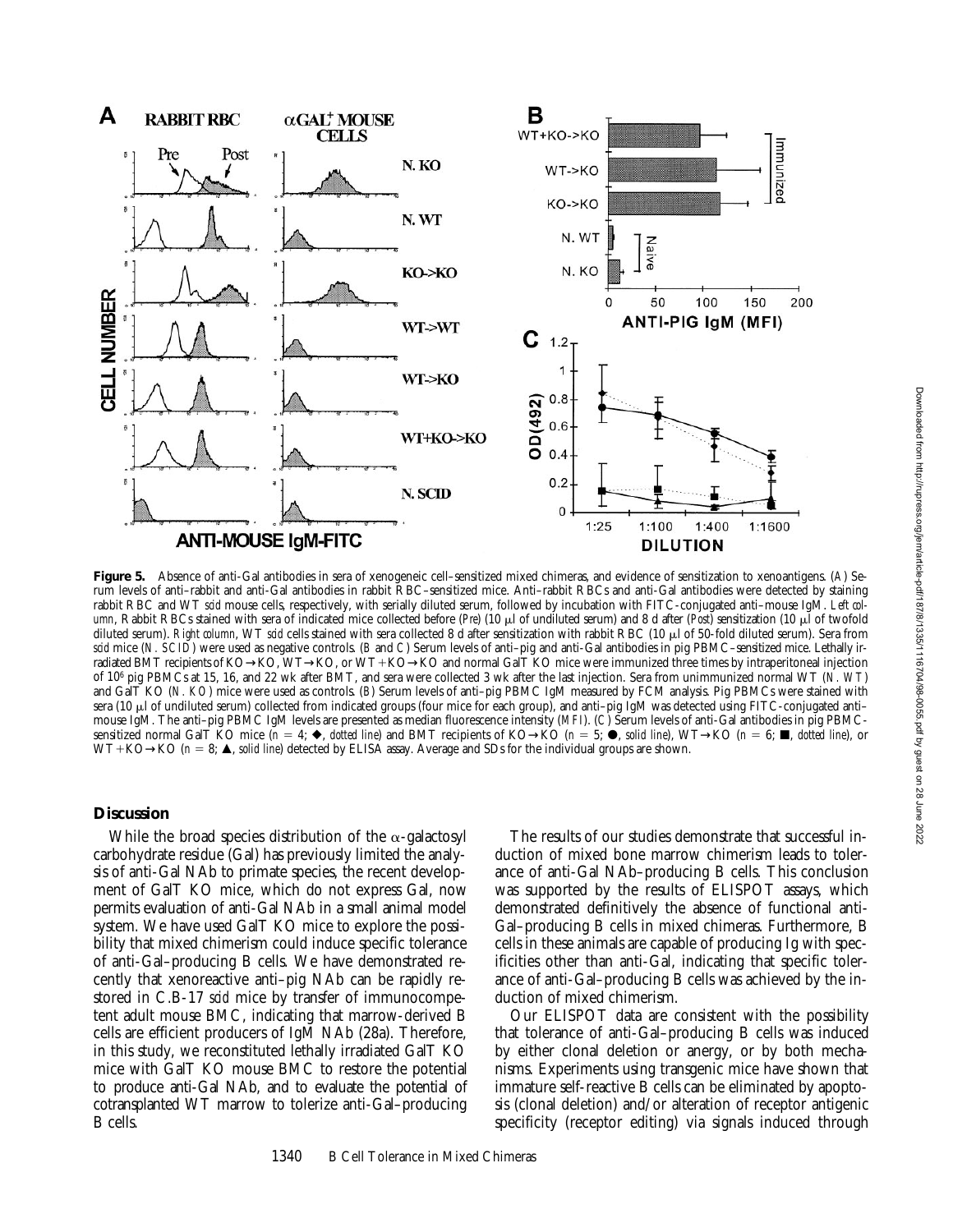surface Ig cross-linking (29–34). Since the Gal epitope is recognized as a self antigen in mixed GalT WT+KO $\rightarrow$ KO chimeras, the above mechanisms of tolerance induction of self-reactive B cells would explain the observed tolerance among NAb-producing B cells resulting from induction of mixed chimerism. These studies of the important Gal specificity provide the first demonstration that BMT can induce B cell tolerance among a polyclonal population of nontransgenic NAb-producing B cells with a known specificity.

Although the above mechanisms of B cell tolerance appear to depend on a signal induction cascade applicable to immature but not mature B cells, cell surface–associated antigens are also capable of inducing tolerance among peripheral mature B cells (29–32, 35–37). Experiments using transgenic mice have shown that cross-linking of cell surface IgM is able to induce mature B cell tolerance via apoptotic cell death (deletion) (30, 37). In the present study, because BMT recipients were lethally irradiated before BMT and only a limited number of mature Gal $^{-/-}$  B cells was included in the BMT inoculum, the majority of GalT KO B cells in tolerized mixed chimeras developed in the presence of WT hematopoietic cells. However, the persistence of anti-Gal IgM NAb in nonreconstituted, irradiated GalT KO mice (Fig. 2) suggests that anti-Gal NAb–producing B cells might be radioresistant. Since IgM has an av-

erage half-life of only 2 d in the serum of adult mice (38), the constant level of anti-Gal NAb in these mice over a 2-wk period likely reflects the ongoing production of these NAb by radioresistant B cells. The reduction in anti-Gal NAb levels observed as early as 2 wk after BMT in recipients of WT BMC is consistent with the possibility that preexisting anti-Gal NAb–forming B cells were also tolerized in these mice. To address the possibility that mixed chimerism can lead to tolerance of preexisting mature B cells, mixed Gal chimerism is now being induced in mice conditioned with a nonmyeloablative conditioning regimen.

These studies demonstrate that mixed chimerism has the potential to induce specific tolerance of anti-Gal NAb– producing B cells, in addition to the T cell tolerance to xenoantigens demonstrated previously (21, 39). To our knowledge, mixed chimerism is the first approach shown to achieve efficient and permanent inhibition of polyclonal antidonor NAb production. These findings suggest that this approach may ultimately contribute to the successful use of discordant xenogeneic organs in clinical transplantation. The potential of this strategy to induce both B and T cell tolerance, and thus to permit solid organ xenograft acceptance in a pig-to-primate species combination, is currently under investigation.

The authors thank Drs. David D.K.C. Cooper, Julia Greenstein, and Henry Winn for helpful review of the manuscript, and Dr. David H. Sachs for his advice and encouragement. We also thank Ms. Guiling Zhao for outstanding animal care, and Ms. Diane Plemenos for expert assistance with the manuscript.

This work was supported by a sponsored research agreement between Massachusetts General Hospital and BioTransplant, Inc., and by National Heart, Lung, and Blood Institute grant R01 HL-49915. Dr. M. Sykes is a consultant to BioTransplant, Inc.

Address correspondence to Megan Sykes, Bone Marrow Transplantation Section, Transplantation Biology Research Center, Massachusetts General Hospital, MGH East, Bldg. 149-5102, 13th St., Boston, MA 02129. Phone: 617-726-4070; Fax: 617-724-9892; E-mail: sykes@helix.mgh.harvard.edu

*Received for publication 15 January 1998.*

#### **References**

- 1. Cooper, D.K.C. 1993. Xenografting: how great is the clinical need? *Xeno.* 2:25–26.
- 2. Platt, J.L. 1996. Xenotransplantation: recent progress and current perspectives. *Curr. Opin. Immunol.* 8:721–728.
- 3. Sachs, D.H. 1994. The pig as a xenograft donor. *Pathol. Biol.* 42:217–219.
- 4. Cooper, D.K.C., Y. Ye, L.L. Rolf, Jr., and N. Zuhdi. 1991. The pig as potential organ donor for man. *In* Xenotransplantation. D.K.C. Cooper, E. Kemp, K. Reemtsma, and D.J.G. White, editors. Springer-Verlag, Heidelberg. 481–500.
- 5. Auchincloss, H.J. 1988. Xenogeneic transplantation. A review. *Transplantation (Baltimore).* 46:1–20.
- 6. Platt, J.L., G.M. Vercellotti, A.P. Dalmasso, A.J. Matas, R.M. Bolman, J.S. Najarian, and F.H. Bach. 1990. Transplantation of discordant xenografts: a review of progress. *Immunol. Today.* 11:450–456.
- 7. Platt, J.L., R.J. Fischel, A.J. Matas, S.A. Reif, R.M. Bolman, and F.H. Bach. 1991. Immunopathology of hyperacute xenograft rejection in a swine-to-primate model. *Transplantation (Baltimore).* 52:214–220.
- 8. Bach, F.H., S.C. Robson, H. Winkler, C. Ferran, K.M. Stuhlmeier, C.J. Wrighton, and W.W. Hancock. 1995. Barriers to xenotransplantation. *Nat. Med.* 1:869–873.
- 9. Good, A.H., D.K.C. Cooper, A.J. Malcolm, R.M. Ippolito, E. Koren, F.A. Neethling, Y. Ye, N. Zuhdi, and L.R. Lamontagne. 1992. Identification of carbohydrate structures that bind human antiporcine antibodies: implications for discordant xenografting in humans. *Transplant. Proc.* 24:559–562.
- 10. Galili, U. 1993. Interaction of the natural anti-Gal antibody with  $\alpha$ -galactosyl epitopes: a major obstacle for xenotransplantation in humans. *Immunol. Today.* 14:480–482.
- 11. Sandrin, M., H.A. Vaughan, P.L. Dabkowski, and I.F.C.